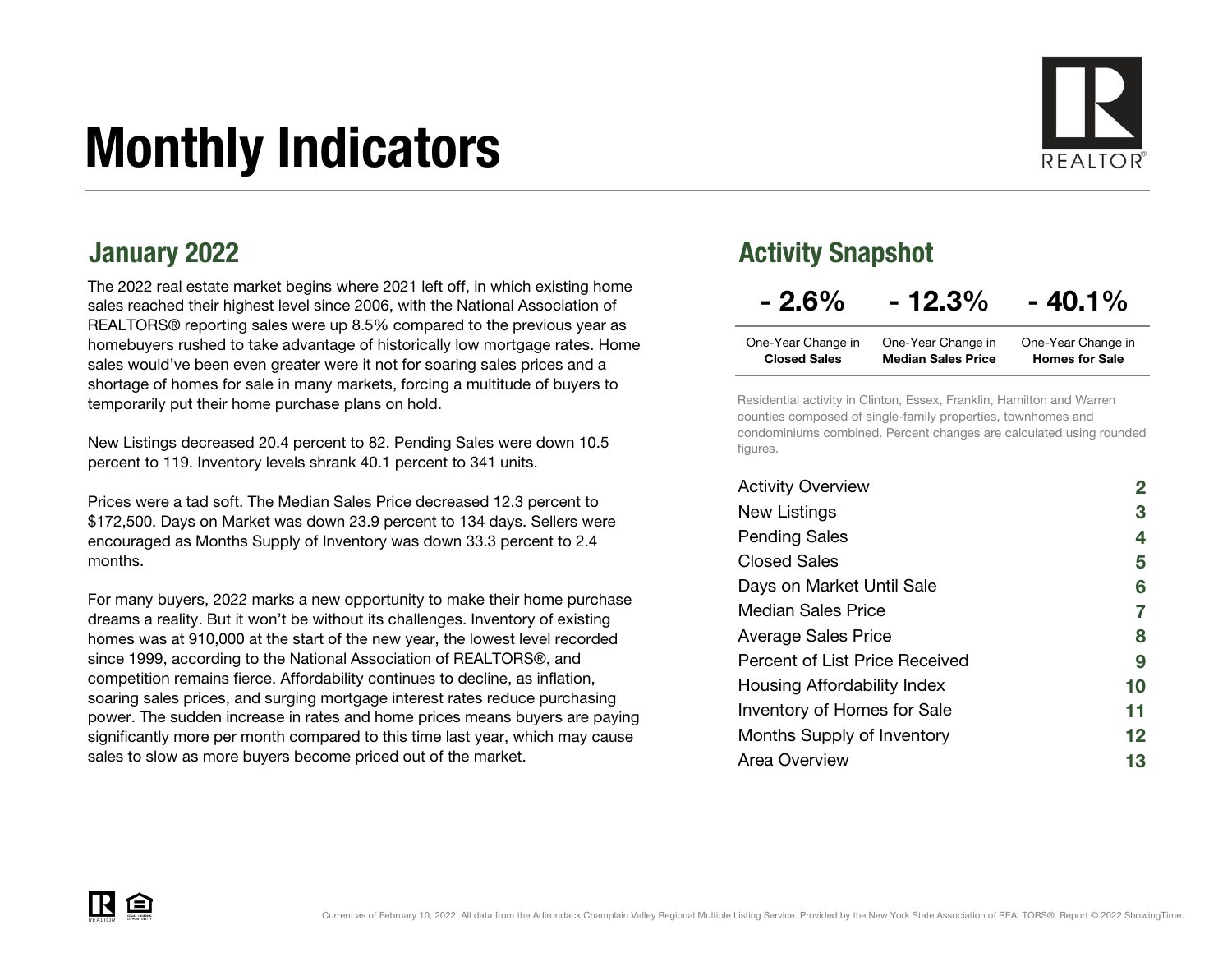### Activity Overview

Key metrics by report month and for year-to-date (YTD) starting from the first of the year.



| <b>Key Metrics</b>                 | <b>Historical Sparkbars</b>                      | $1 - 2021$ | 1-2022    | Percent Change |           | <b>YTD 2021 YTD 2022</b> | Percent Change |
|------------------------------------|--------------------------------------------------|------------|-----------|----------------|-----------|--------------------------|----------------|
| <b>New Listings</b>                | 1-2019<br>$1 - 2022$<br>$1 - 2020$<br>$1 - 2021$ | 103        | 82        | $-20.4%$       | 103       | 82                       | $-20.4%$       |
| <b>Pending Sales</b>               | 1-2019<br>1-2020<br>$1 - 202$                    | 133        | 119       | $-10.5%$       | 133       | 119                      | $-10.5%$       |
| <b>Closed Sales</b>                | 1-2019<br>$1 - 2020$<br>$1 - 2021$<br>1-2022     | 114        | 111       | $-2.6%$        | 114       | 111                      | $-2.6%$        |
| <b>Days on Market</b>              | 1-2019<br>$1 - 2020$                             | 176        | 134       | $-23.9%$       | 176       | 134                      | $-23.9%$       |
| <b>Median Sales Price</b>          | 1-2019<br>$1 - 2020$<br>$1 - 2021$<br>1-2022     | \$196,763  | \$172,500 | $-12.3%$       | \$196,763 | \$172,500                | $-12.3%$       |
| <b>Avg. Sales Price</b>            | 1-2019<br>1-2020<br>$1 - 202$<br>1-2022          | \$282,917  | \$265,231 | $-6.3%$        | \$282,917 | \$265,231                | $-6.3%$        |
| <b>Pct. of List Price Received</b> | 1-2019<br>1-2020<br>$1 - 2021$<br>$1 - 2022$     | 96.6%      | 96.3%     | $-0.3%$        | 96.6%     | 96.3%                    | $-0.3%$        |
| <b>Affordability Index</b>         | 1-2021<br>1-2022<br>1-2019<br>1-2020             | 196        | 220       | $+12.2%$       | 196       | 220                      | $+12.2%$       |
| <b>Homes for Sale</b>              | $1 - 2022$<br>1-2019<br>$1 - 2020$<br>$1 - 2021$ | 569        | 341       | $-40.1%$       | --        |                          |                |
| <b>Months Supply</b>               | 1-2019<br>1-2021<br>$1 - 2022$                   | 3.6        | 2.4       | $-33.3%$       |           |                          |                |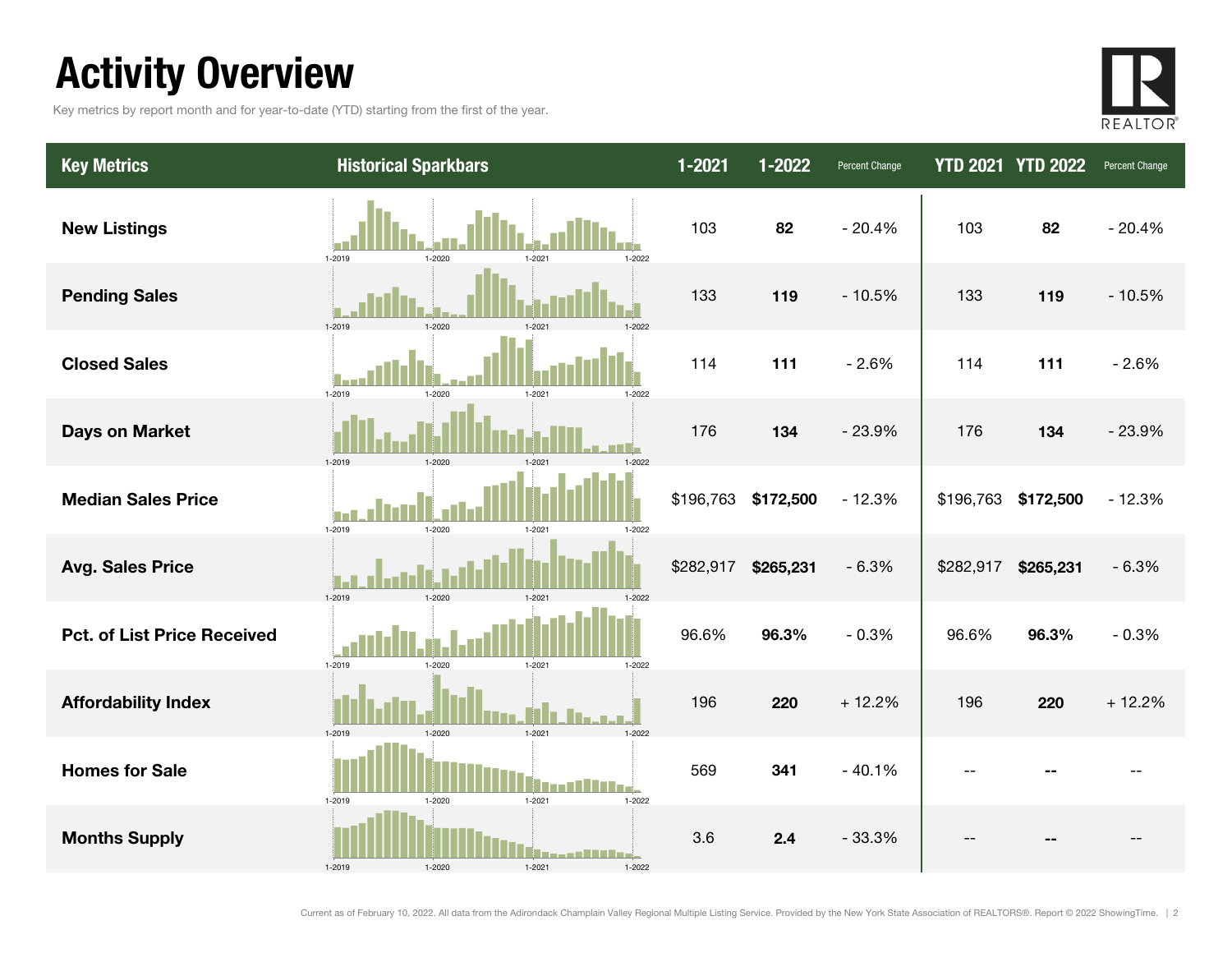### New Listings

A count of the properties that have been newly listed on the market in a given month.





| 93      | 103      |          |
|---------|----------|----------|
|         |          | 82       |
|         |          |          |
|         |          |          |
| $+8.1%$ | $+10.8%$ | $-20.4%$ |
| 2020    | 2021     | 2022     |

| <b>New Listings</b> |     | <b>Prior Year</b> | <b>Percent Change</b> |
|---------------------|-----|-------------------|-----------------------|
| February 2021       | 80  | 117               | -31.6%                |
| March 2021          | 147 | 115               | $+27.8%$              |
| April 2021          | 153 | 80                | $+91.3%$              |
| May 2021            | 218 | 198               | $+10.1%$              |
| June 2021           | 238 | 282               | $-15.6%$              |
| July 2021           | 223 | 243               | $-8.2\%$              |
| August 2021         | 211 | 268               | $-21.3%$              |
| September 2021      | 180 | 223               | $-19.3%$              |
| October 2021        | 157 | 196               | -19.9%                |
| November 2021       | 89  | 146               | -39.0%                |
| December 2021       | 90  | 83                | $+8.4%$               |
| January 2022        | 82  | 103               | $-20.4\%$             |
| 12-Month Avg        | 156 | 171               | $-8.8%$               |

#### Historical New Listings by Month

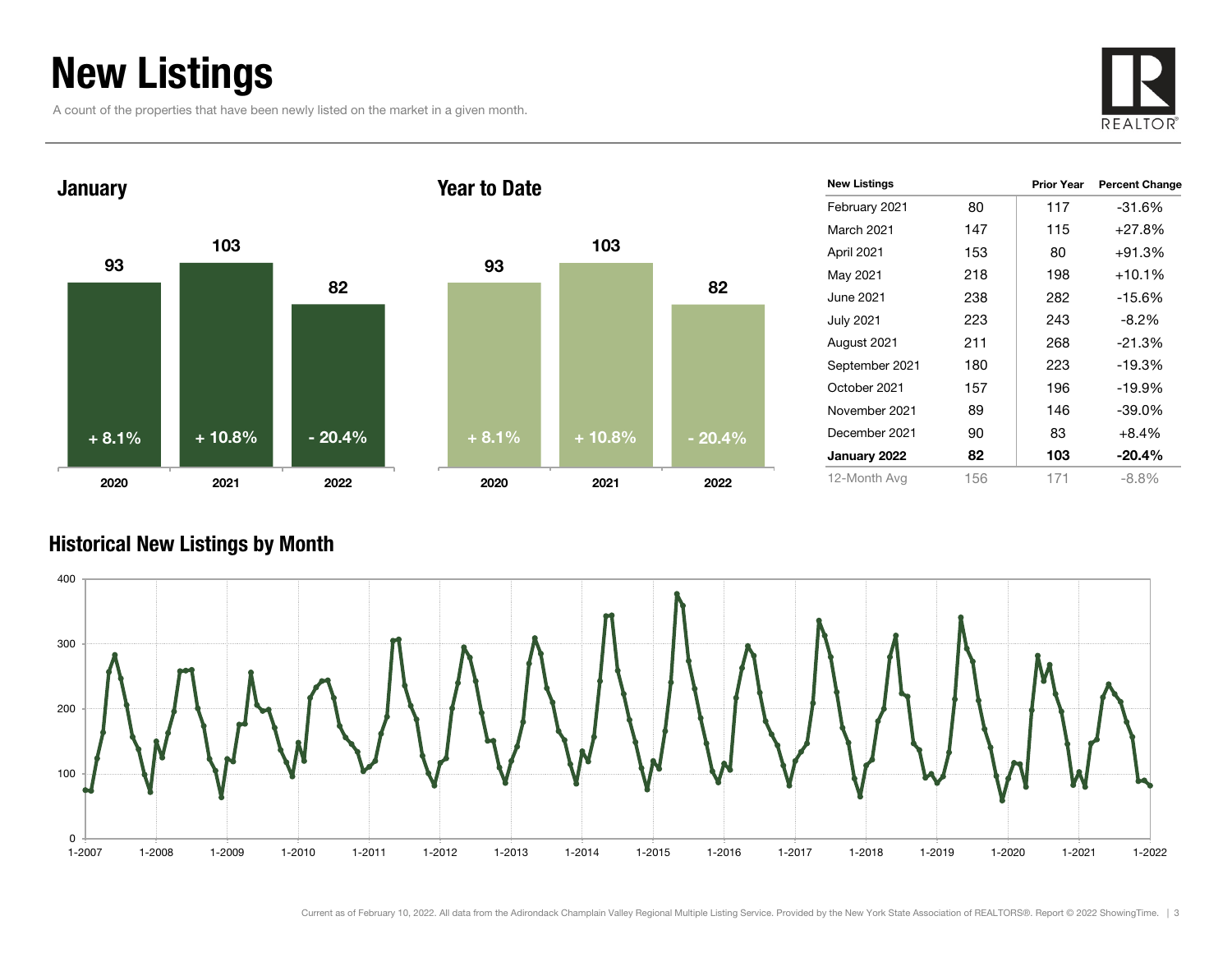### Pending Sales

A count of the properties on which offers have been accepted in a given month.





#### Historical Pending Sales by Month

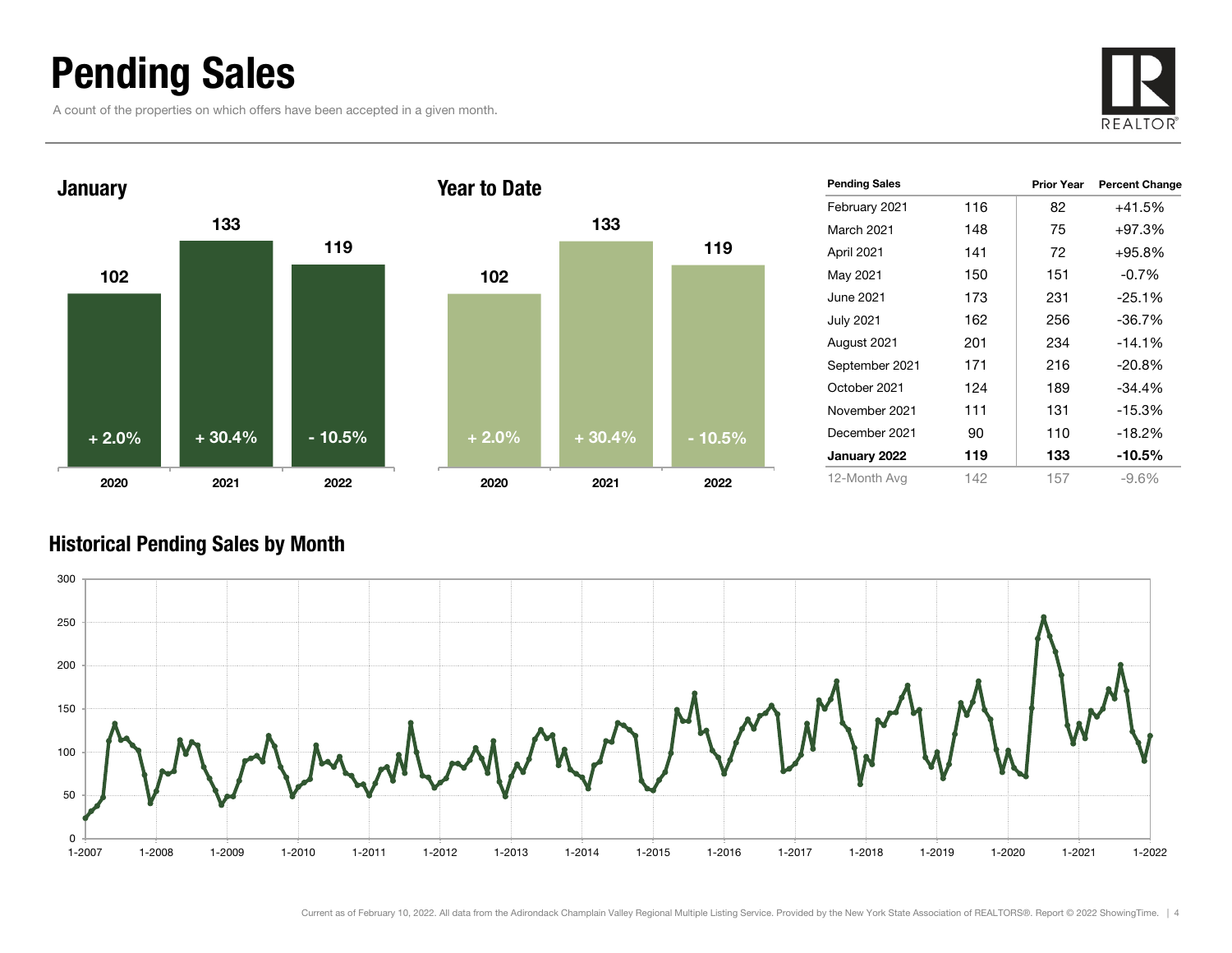### Closed Sales

A count of the actual sales that closed in a given month.





| <b>Closed Sales</b> |     | <b>Prior Year</b> | <b>Percent Change</b> |
|---------------------|-----|-------------------|-----------------------|
| February 2021       | 115 | 73                | +57.5%                |
| March 2021          | 131 | 85                | $+54.1%$              |
| April 2021          | 140 | 81                | +72.8%                |
| May 2021            | 134 | 97                | +38.1%                |
| June 2021           | 161 | 100               | +61.0%                |
| <b>July 2021</b>    | 150 | 160               | -6.3%                 |
| August 2021         | 154 | 173               | $-11.0%$              |
| September 2021      | 191 | 228               | $-16.2%$              |
| October 2021        | 163 | 222               | $-26.6%$              |
| November 2021       | 175 | 189               | -7.4%                 |
| December 2021       | 144 | 216               | $-33.3\%$             |
| January 2022        | 111 | 114               | $-2.6\%$              |
| 12-Month Avg        | 147 | 145               | $+1.4%$               |

#### Historical Closed Sales by Month

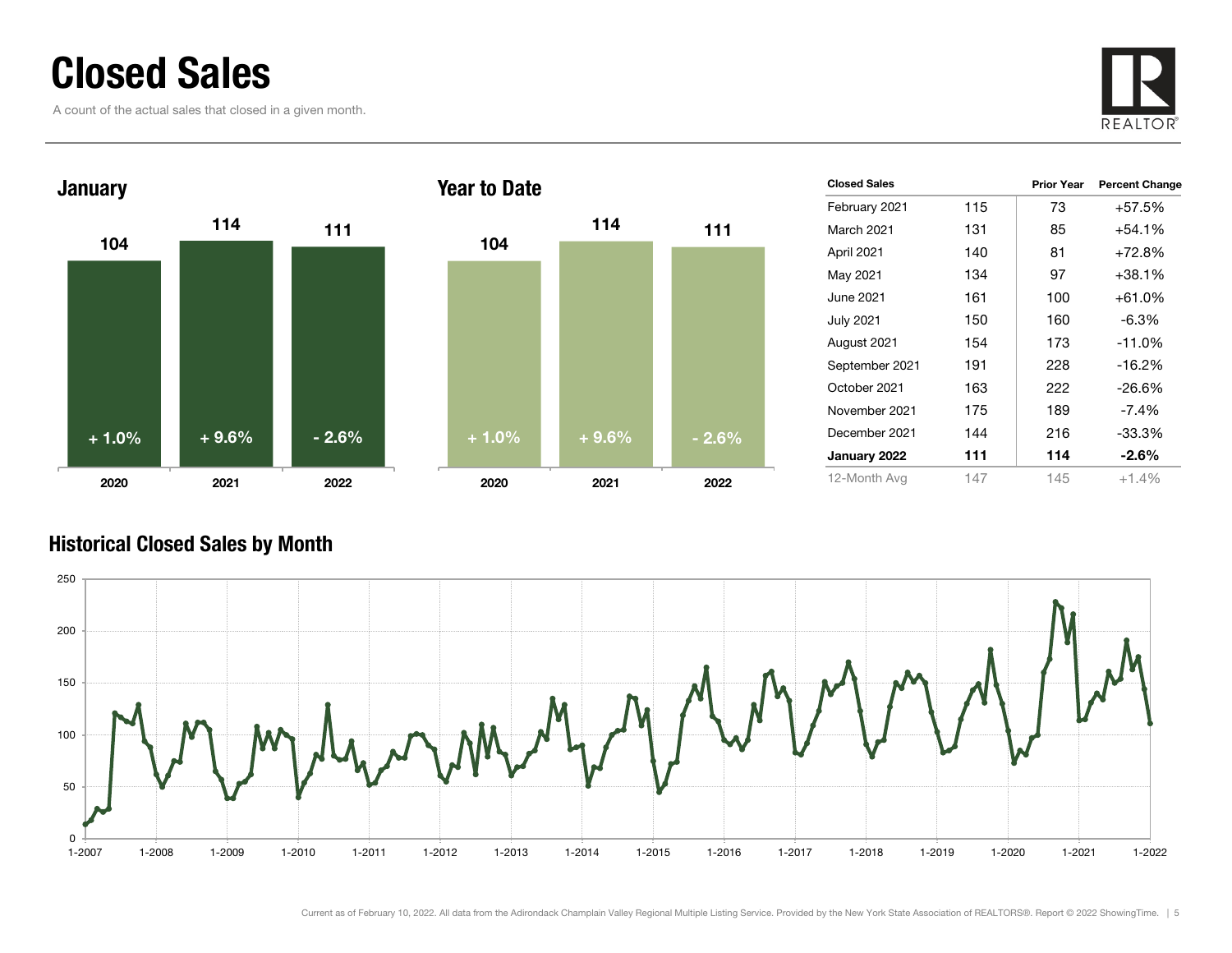### Days on Market Until Sale

Average number of days between when a property is listed and when an offer is accepted in a given month.





| Days on Market   |     | <b>Prior Year</b> | <b>Percent Change</b> |
|------------------|-----|-------------------|-----------------------|
| February 2021    | 161 | 199               | $-19.1%$              |
| March 2021       | 190 | 227               | $-16.3%$              |
| April 2021       | 189 | 227               | $-16.7\%$             |
| May 2021         | 186 | 247               | $-24.7%$              |
| June 2021        | 185 | 199               | $-7.0\%$              |
| <b>July 2021</b> | 131 | 216               | $-39.4%$              |
| August 2021      | 139 | 179               | $-22.3%$              |
| September 2021   | 125 | 179               | $-30.2%$              |
| October 2021     | 140 | 167               | $-16.2%$              |
| November 2021    | 142 | 182               | $-22.0%$              |
| December 2021    | 145 | 160               | $-9.4%$               |
| January 2022     | 134 | 176               | $-23.9%$              |
| 12-Month Avg*    | 154 | 189               | $-18.5%$              |

\* Average Days on Market of all properties from February 2021 through January 2022. This is not the average of the individual figures above.



#### Historical Days on Market Until Sale by Month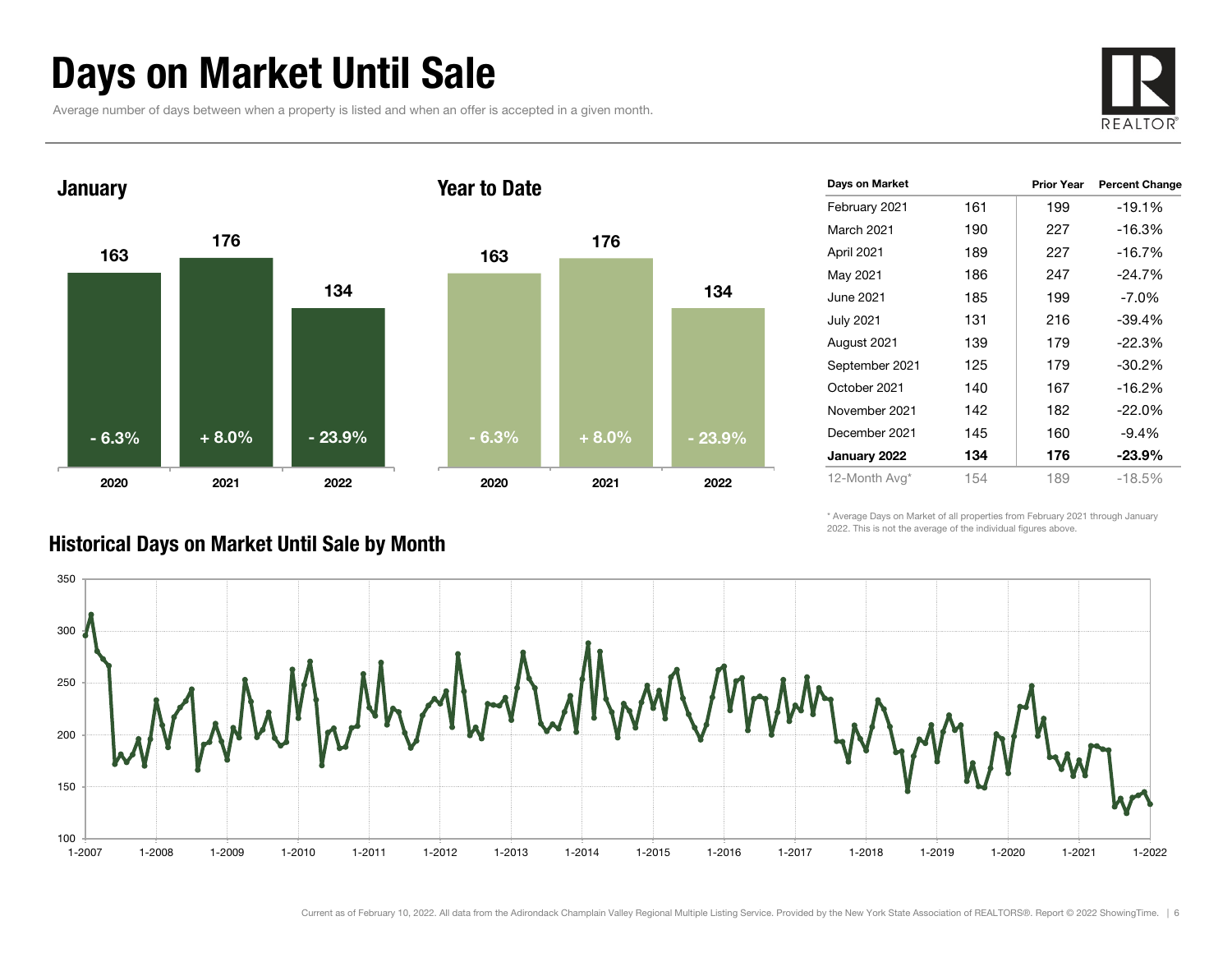### Median Sales Price

Point at which half of the sales sold for more and half sold for less, not accounting for seller concessions, in a given month.



January

#### Year to Date



| <b>Median Sales Price</b> |           | <b>Prior Year</b> | <b>Percent Change</b> |
|---------------------------|-----------|-------------------|-----------------------|
| February 2021             | \$182,000 | \$149,000         | $+22.1%$              |
| March 2021                | \$195,944 | \$159,000         | $+23.2%$              |
| April 2021                | \$225,000 | \$165,000         | $+36.4%$              |
| May 2021                  | \$191,000 | \$150,000         | $+27.3%$              |
| June 2021                 | \$200,000 | \$155,000         | $+29.0%$              |
| <b>July 2021</b>          | \$215,000 | \$197,450         | $+8.9\%$              |
| August 2021               | \$227,000 | \$200,000         | $+13.5%$              |
| September 2021            | \$210,000 | \$204,750         | $+2.6%$               |
| October 2021              | \$225,000 | \$209,000         | $+7.7\%$              |
| November 2021             | \$210,000 | \$229,000         | -8.3%                 |
| December 2021             | \$227,500 | \$195,750         | $+16.2%$              |
| January 2022              | \$172,500 | \$196,763         | $-12.3\%$             |
| 12-Month Med*             | \$207.000 | \$190,000         | $+8.9\%$              |

\* Median Sales Price of all properties from February 2021 through January 2022. This is not the average of the individual figures above.



#### Historical Median Sales Price by Month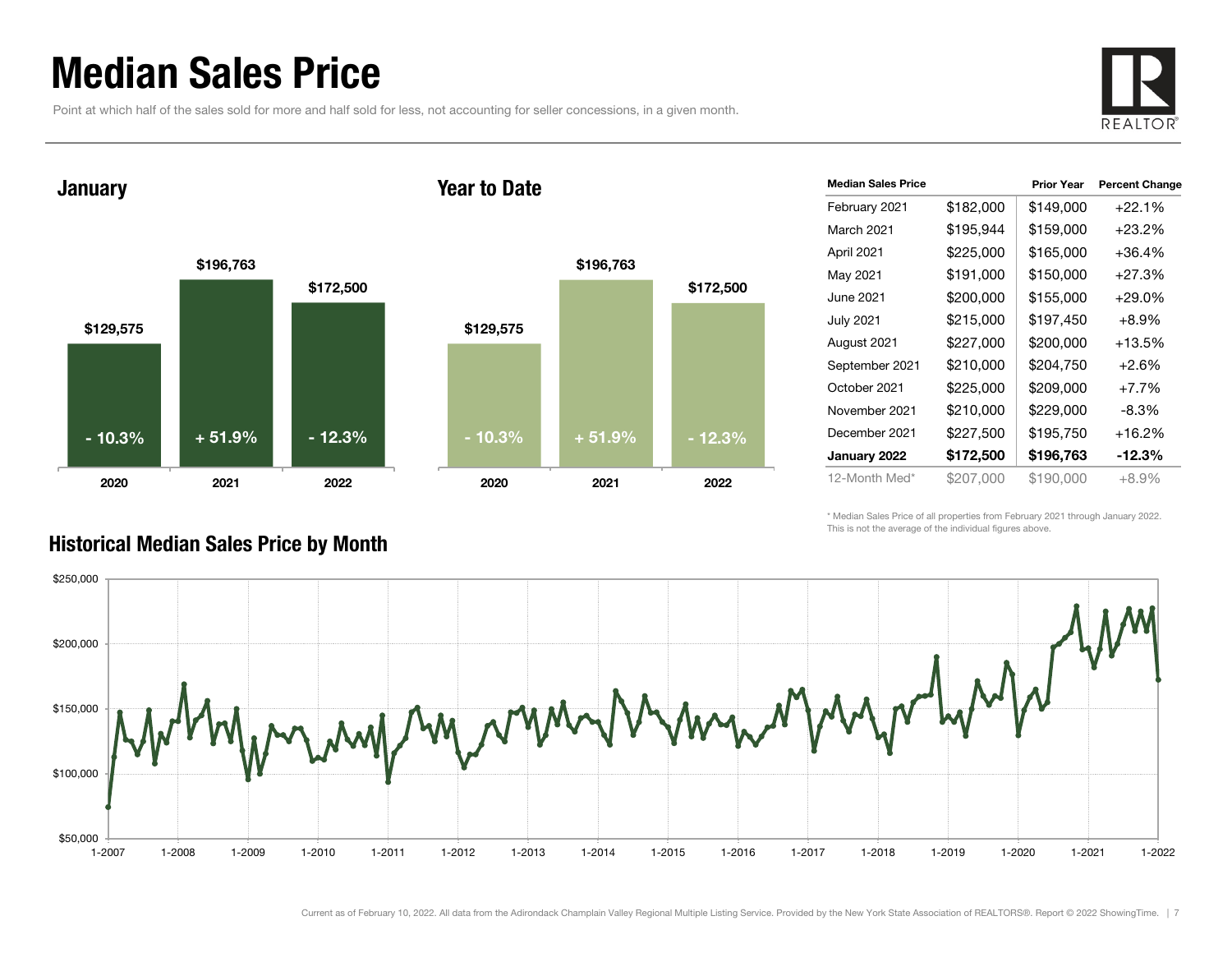### Average Sales Price

Average sales price for all closed sales, not accounting for seller concessions, in a given month.





| Avg. Sales Price |           | <b>Prior Year</b> | <b>Percent Change</b> |
|------------------|-----------|-------------------|-----------------------|
| February 2021    | \$271,137 | \$241,225         | $+12.4%$              |
| March 2021       | \$390,703 | \$205,621         | $+90.0\%$             |
| April 2021       | \$308,038 | \$249,439         | $+23.5%$              |
| May 2021         | \$292,117 | \$280,419         | $+4.2%$               |
| June 2021        | \$286,738 | \$236,529         | $+21.2%$              |
| <b>July 2021</b> | \$270,145 | \$288,833         | $-6.5%$               |
| August 2021      | \$329,106 | \$310,838         | $+5.9%$               |
| September 2021   | \$330,599 | \$270,385         | $+22.3%$              |
| October 2021     | \$382,540 | \$342,931         | $+11.6%$              |
| November 2021    | \$330,588 | \$343,744         | $-3.8\%$              |
| December 2021    | \$309,048 | \$289,480         | $+6.8%$               |
| January 2022     | \$265,231 | \$282,917         | $-6.3\%$              |
| 12-Month Avg*    | \$316,238 | \$289,903         | $+9.1%$               |

\* Avg. Sales Price of all properties from February 2021 through January 2022. This is not the average of the individual figures above.



#### Historical Average Sales Price by Month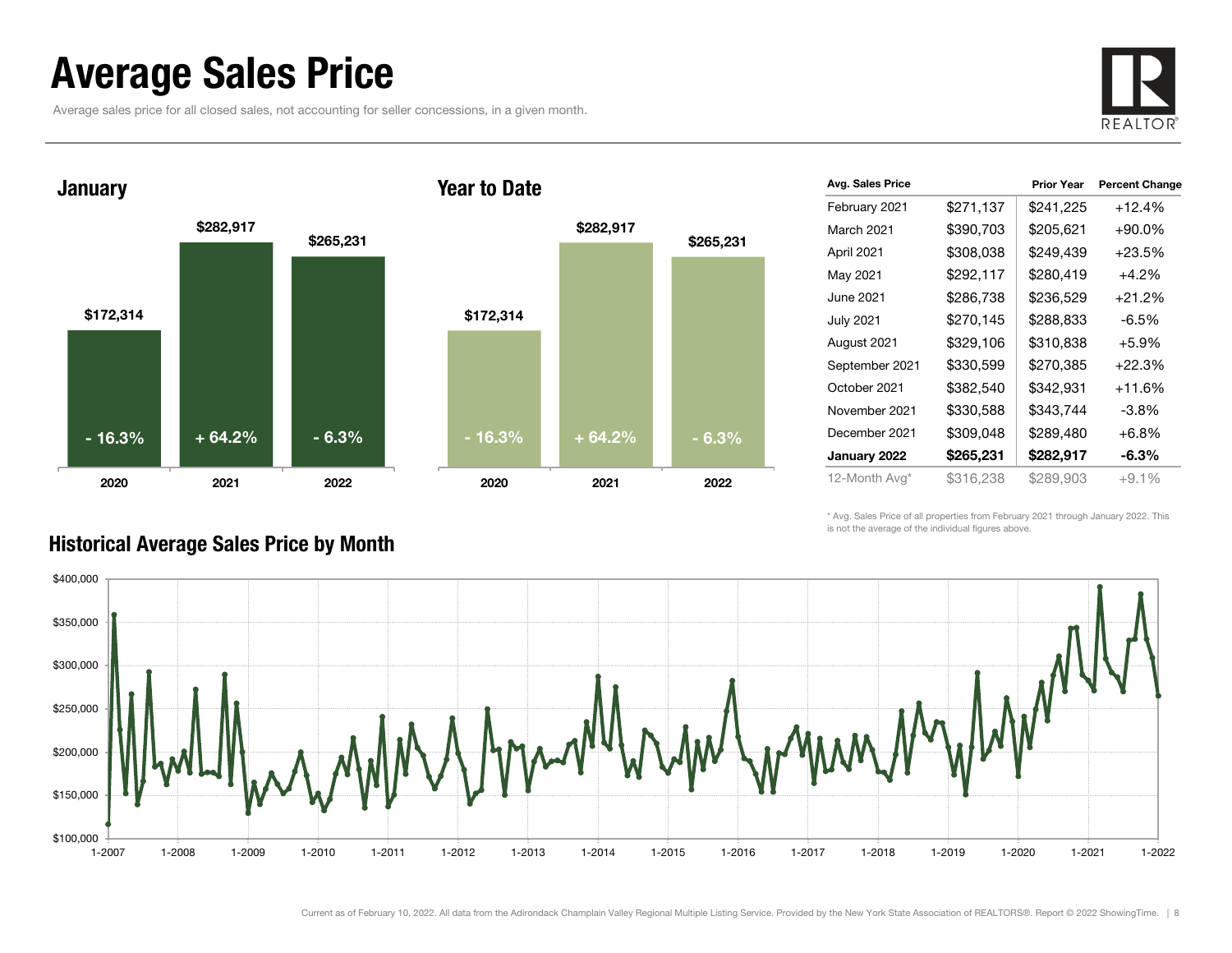### Percent of List Price Received

Percentage found when dividing a property's sales price by its most recent list price, then taking the average for all properties sold in a given month, not accounting for seller concessions.



January

#### Year to Date



| Pct. of List Price Received |       | <b>Prior Year</b> | <b>Percent Change</b> |
|-----------------------------|-------|-------------------|-----------------------|
| February 2021               | 95.6% | 93.0%             | $+2.8%$               |
| March 2021                  | 96.4% | 94.9%             | $+1.6%$               |
| April 2021                  | 96.7% | 93.3%             | $+3.6%$               |
| May 2021                    | 95.8% | 93.9%             | $+2.0%$               |
| June 2021                   | 97.1% | 94.0%             | $+3.3%$               |
| July 2021                   | 96.4% | 94.7%             | $+1.8%$               |
| August 2021                 | 97.6% | 95.6%             | $+2.1%$               |
| September 2021              | 97.6% | 95.6%             | $+2.1%$               |
| October 2021                | 96.6% | 96.2%             | $+0.4%$               |
| November 2021               | 96.3% | 95.6%             | $+0.7%$               |
| December 2021               | 96.6% | 96.3%             | $+0.3%$               |
| January 2022                | 96.3% | 96.6%             | $-0.3%$               |
| 12-Month Avg*               | 96.6% | 95.3%             | $+1.4%$               |

\* Average Pct. of List Price Received for all properties from February 2021 through January 2022. This is not the average of the individual figures above.



#### Historical Percent of List Price Received by Month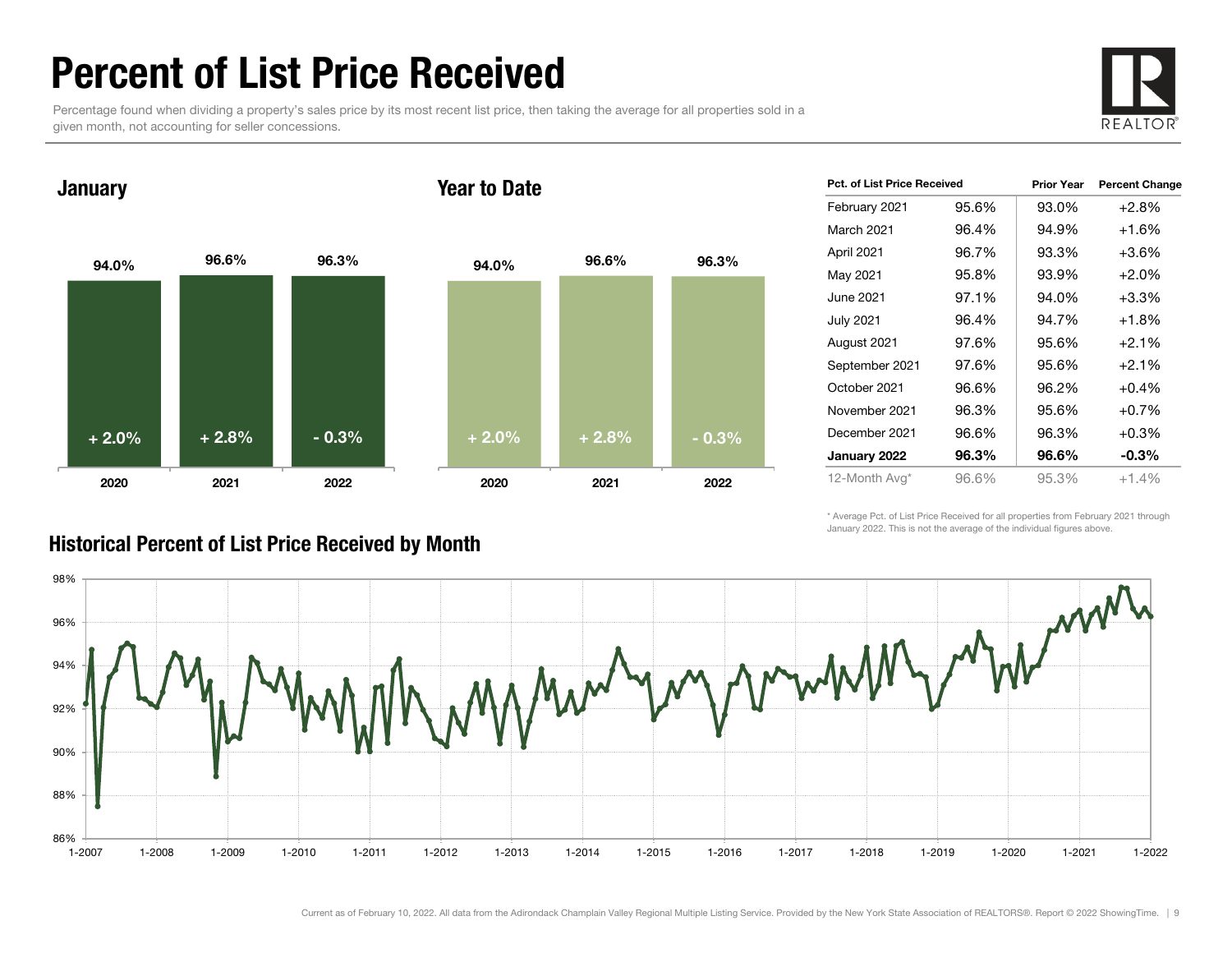# Housing Affordability Index

This index measures housing affordability for the region. For example, an index of 120 means the median household income is 120% of what is necessary to qualify for the median-priced home under prevailing interest rates. A higher number means greater affordability.





| <b>Affordability Index</b> |     | <b>Prior Year</b> | <b>Percent Change</b> |
|----------------------------|-----|-------------------|-----------------------|
| February 2021              | 210 | 242               | -13.2%                |
| March 2021                 | 189 | 227               | $-16.7%$              |
| April 2021                 | 165 | 222               | $-25.7%$              |
| May 2021                   | 196 | 246               | $-20.3%$              |
| June 2021                  | 187 | 240               | $-22.1%$              |
| <b>July 2021</b>           | 176 | 191               | $-7.9\%$              |
| August 2021                | 166 | 190               | $-12.6%$              |
| September 2021             | 180 | 186               | $-3.2\%$              |
| October 2021               | 168 | 183               | $-8.2\%$              |
| November 2021              | 180 | 168               | $+7.1%$               |
| December 2021              | 167 | 199               | $-16.1%$              |
| January 2022               | 220 | 196               | +12.2%                |
| 12-Month Avg               | 184 | 208               | $-11.5%$              |

#### Historical Housing Affordability Index by Mont h

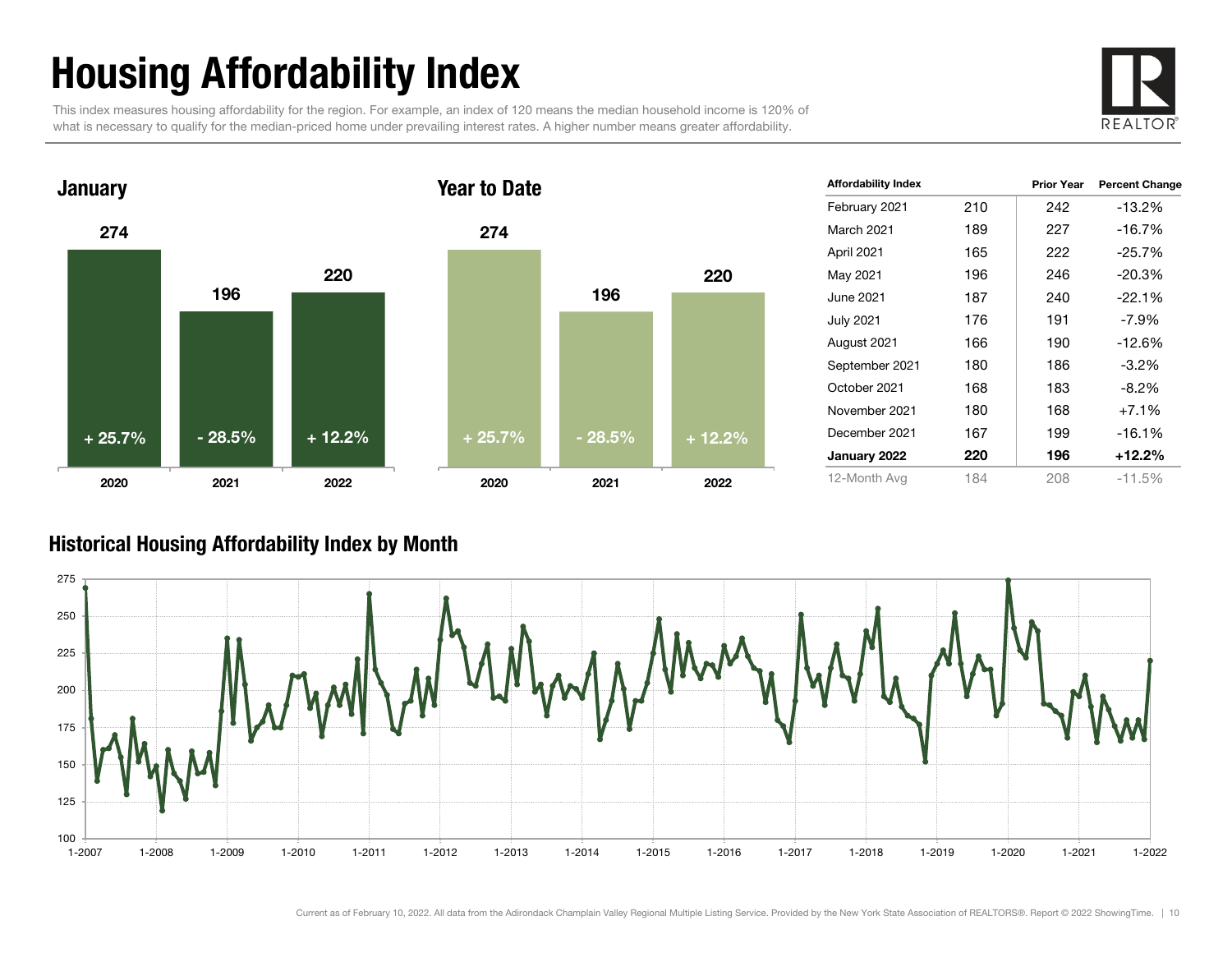### Inventory of Homes for Sale

The number of properties available for sale in active status at the end of a given month.





#### Historical Inventory of Homes for Sale by Month

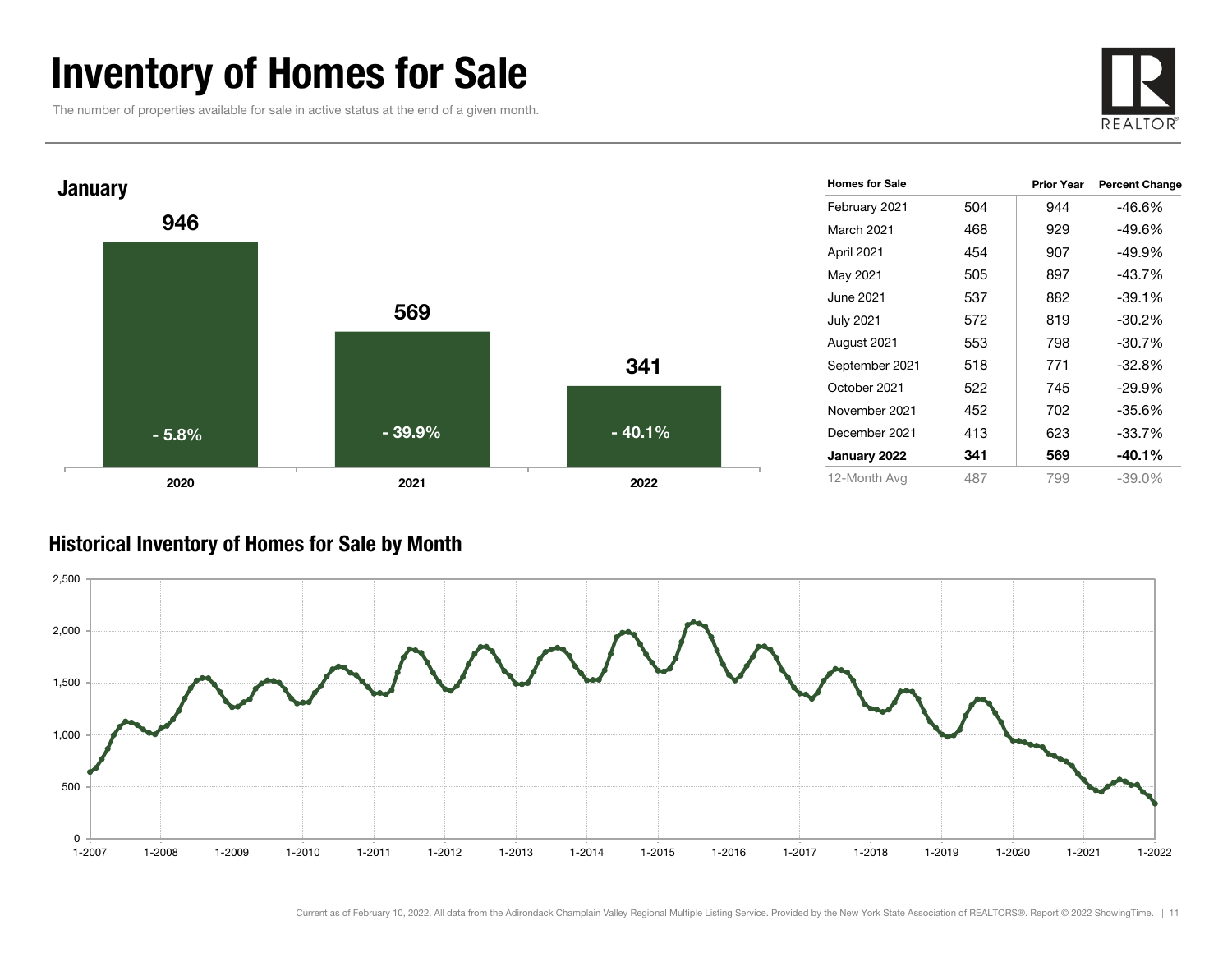### Months Supply of Inventory

The inventory of homes for sale at the end of a given month, divided by the average monthly pending sales from the last 12 months.





#### Historical Months Supply of Inventory by Month